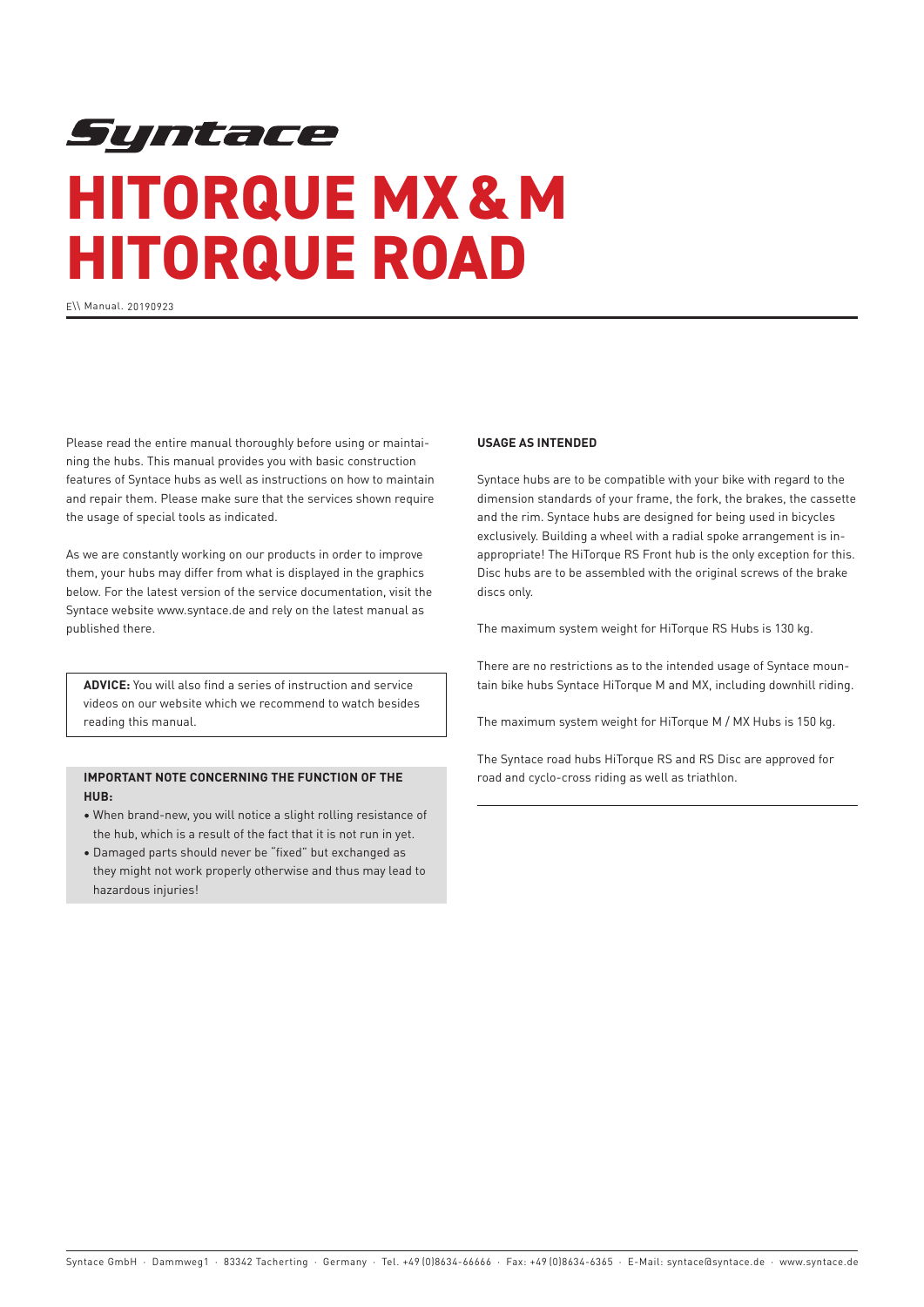

#### **Mounting**

- All Syntace hubs are ready to ride the way they are delivered. The axial bearing clearance, however, should be tuned when the hubs are mounted. For further details, please refer to the description in "Tuning the axial bearing clearance" on page 6.
- If you need different end caps for your Syntace hubs, please read "Exchanging end caps and changing the axial standard" on page 7
- In case you are not familiar maintaining wheels and taking care of them, please leave it to a specialist.

**ADVICE:** You will also find a series of instruction and service videos on our website www.syntace.de which provide you with detailed descriptions of services. We recommend watching them besides reading this manual.

#### **Compatibility**

Syntace mountain bike hubs are compatible with the following axle standards:

#### **HITORQUE MX, STRAIGHT MX**

| FW:               | $15 \times 100$ mm                                     |
|-------------------|--------------------------------------------------------|
| FW:               | 15 x 110 mm Boost (with special hub, no solution avai- |
|                   | lable with adapters!)                                  |
| RW:               | 12 x 142 mm                                            |
| RW:               | 12 x 148 mm Boost und EVO6 (with special hub, no solu- |
|                   | tion available with adapters!)                         |
| <b>HITORQUE M</b> |                                                        |
| FW:               | 15 x 100 mm                                            |
| FW:               | $20 \times 110$ mm                                     |

| <b>FVV:</b> | ZU X I IU IIIIII   |
|-------------|--------------------|
| RW:         | $12 \times 142$ mm |

Syntace road bike hubs are compatible with the following axle standards:

#### **HITORQUE RS**

- FW: 9 x 100mm (Quick Release)
- RW: 9 x 130mm (Quick Release)

# **HITORQUE RS DISK**

| FW:    | 9 x 100 mm (Quick Release)                                                                                                                                                                                                                                                                                                                                      |
|--------|-----------------------------------------------------------------------------------------------------------------------------------------------------------------------------------------------------------------------------------------------------------------------------------------------------------------------------------------------------------------|
|        | 12 x 100 mm (Through Axle))                                                                                                                                                                                                                                                                                                                                     |
|        | 15 x 100 mm (Through Axle))                                                                                                                                                                                                                                                                                                                                     |
| $\sum$ | $\overline{10}$ $\overline{10}$ $\overline{17}$ $\overline{17}$ $\overline{11}$ $\overline{11}$ $\overline{11}$ $\overline{11}$ $\overline{11}$ $\overline{11}$ $\overline{11}$ $\overline{11}$ $\overline{11}$ $\overline{11}$ $\overline{11}$ $\overline{11}$ $\overline{11}$ $\overline{11}$ $\overline{11}$ $\overline{11}$ $\overline{11}$ $\overline{11}$ |

RW: 12 x 142mm (Through Axle))

#### **Hub design and bearing clearance**

All Syntace hubs feature axles without shoulders leaving out support bushes

between the bearings. This means that we are able to compensate the accumulation tolerance, which – technically – is impossible otherwise. And it saves a considerable amount of unnecessary weight.

What this means in reality? All components of Syntace hubs are lined up on the axle with the same diameter, leaving the bearings without any horizontal pressure at all. It is thus to be preferred to have 0.1 mm of bearing play rather than any pressure on the bearing.

The Syntace MicroAdjust end caps eliminate bearing clearance, which is inevitable as a result of our hub design, no matter which through axle standard is used.

#### **Tuning the axial bearing clearance**

The Syntace MicroAdjust end caps are designed for tuning the axial bearing clearance. The end caps consist of three individual parts: a fixed one, a twistable ring and a M3 stainless steel screw. Before the end cap is pressed onto the hub, the ring is to be twisted counterclockwise to the thread's limit.

**NOTE:** Do never adjust the axial bearing clearance when the hub is not mounted. The bearings might otherwise get harmed when being mounted in the frame or fork already. Only once the wheel is mounted in the frame or fork and once the quick release or through axle is closed according to the manufacturer's indication, the bearing clearance is to be tuned.

#### **WITH ALL MICROADJUST END CAPS, FOLLOW THE STEPS BELOW:**

- 1. With all MicroAdjust end caps, follow the steps below: Loosen the silver screw of the MicroAdjust end cap wit a 2.5 mm Allen key.
- 2. Twist the black adjustment ring of the cap counterclockwise to the thread's limit.
- 3. Before putting the wheel into the bike, compress the fixed end cap firmly onto the hub making it sit directly on the bearings.
- 4. Mount the wheels in your frame or fork and close the quick release or through axle according to the manufacturer's instructions. Doing this, push the wheel towards the fixed end cap again.
- 5. Now twist the adjustment ring clockwise until you feel a slight resistance.
- 6. From this point, twist the adjustment ring backwards for 5 mm (in rotation, not horizontally) and tighten the silver screw with 0.5 Nm. Newer MicroAdjust end caps feature a scale that will help you to find the right adjustment described above.

The bearing clearance of your hub is now fully adjusted. It needs to be changed only in case you mount your wheel into a different frame or fork. In this case, restart the adjustment process with step one again.

**ADVICE:** If you do not have a torque meter at hand, take the short end of your Allen key and twist it with two fingers and with very little torque only. This way, you will reach the approximate torque value as well.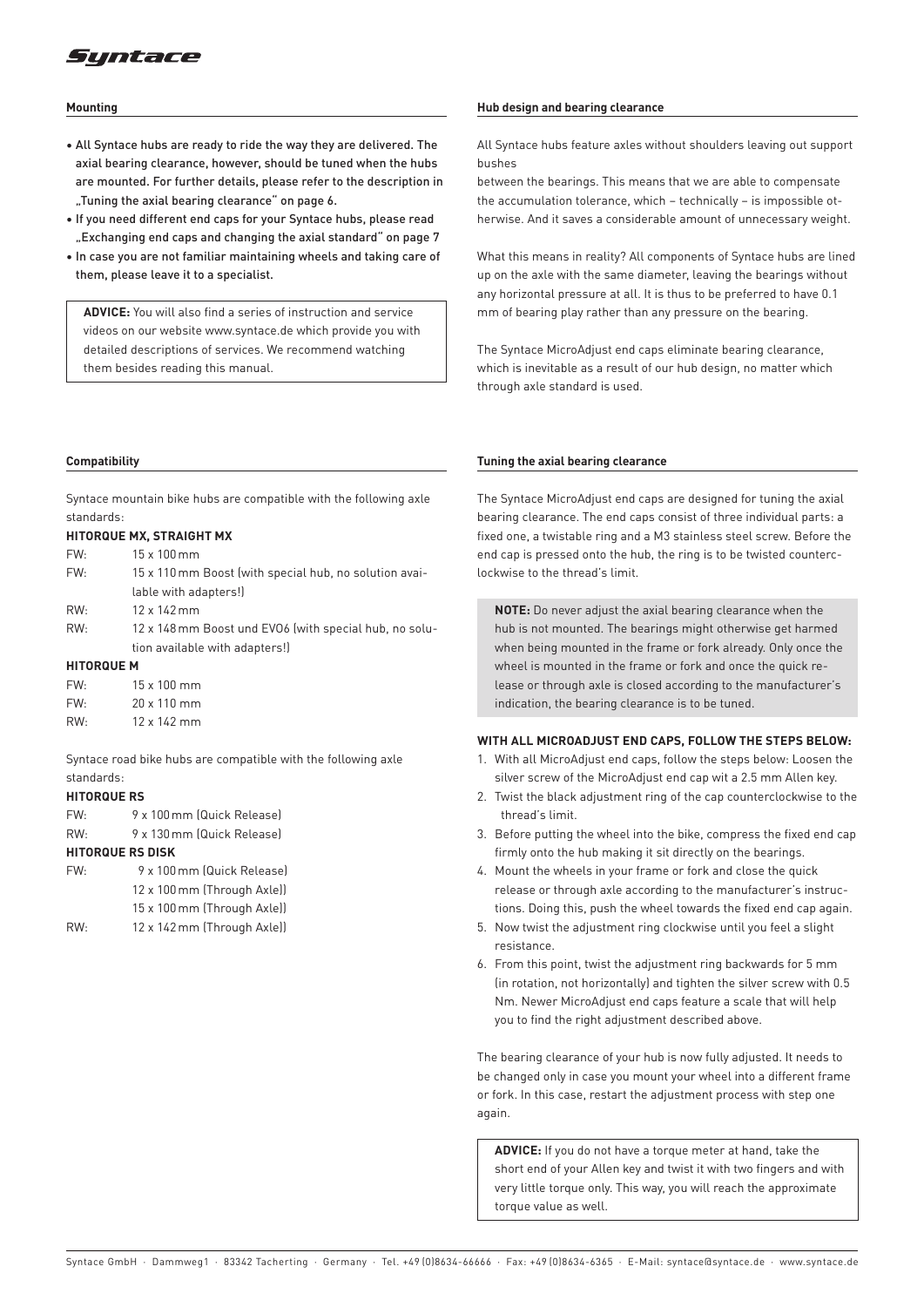

#### **Exchanging end caps and changing the axial standard**

For changing the axle standard you may follow the instructions below. The procedure is the same for both the front and the rear wheel. It goes without saying that the obsolete parts for the front hub are to be ignored.

- 1. Insert a wooden or plastic stick into the hub and carefully batter the onepiece, black end cap off the axle.
- 2. With MX Front 15 mm and 9 mm quick release end caps, you need to clamp the one-piece cap horizontally in a bench vise. Apply very little pressure only and use Aluminum clamping jaws that fixate the cap at four points. From bottom to top, now carefully batter against the rim until the cap comes loose.
- 3. Starting at the side of the MicroAdjust end cap, pull the axle out of the hub. For the rear hub, you need to take off the freehub first, which is attached to the hub only via the axle.
- 4. Loosen the silver MicroAdjust screw. Hold the axle tight and batter off the other end cap with a stick from the inside.
- 5. The new end caps can now be mounted by being pushed on the axle. Start with one cap and insert the axle in the hub thereafter.
- 6. As to the rear hub, you need to take care of putting the rear axle back in in the right direction. You will find two small bores in it. The bore closer to the end of the axle is to be put on the side of the freehub.
- 7. As to the front hub, it is possible that nothing but the golden part of the MicroAdjust is to be exchanged. It can easily be twisted off the can
- 8. Now push the second end cap on the axle.
- 9. As the final step, adjust the bearing clearance of the hub as described in "Tuning the axial bearing clearance" on page 6

#### **Caring, maintaining and security of hubs**

**NOTE:** After servicing your hub, make sure you reassemble your hub correctly.

**ADVICE:** You will find a series of instruction and service videos on our website www.syntace.de, which we recommend watching besides reading this manual.

The correct maintenance and caring of Syntace hubs leads to a long durability and reliability. Syntace hubs are designed in a way that every customer can service them without particular skills or special tools. It is crucial, however, that you follow precisely the steps and instructions as described in this manual. In case of doubt, please find help at a Syntace/ Liteville Works Station or a Syntace/ Liteville dealer.

Avoid cleaning the hubs with high-pressure water blasters! Doing this, water and dirt can get into the hub, which immediately destroys the bearings. Do never use slow-moving, thick paste greasing your tooth washers. Tooth washers are to be greased with Syntace Silent Lube. One milliliter of the oil is sufficient for one hub service.

#### **Maintenance frequency**

The rear and front hub should be serviced at least annually. It can be necessary more frequently in case the wheels are facing a lot of rain, dirt, transportation on the rooftop of a car or when used for racing

#### **THE MAINTENANCE CONSISTS OF THE FOLLOWING STEPS:**

- Checking the spoke tension, the even run and the overall attrition of the wheel
- Examining the rim and spokes for possible damages
- Examining the hub and freehub as well as the bearings
- Maintenance of the free hub mechanism

#### **Maintenance procedure:**

Follow the steps below to service your hub correctly. The procedure is the same for both the front and the rear wheel. It goes without saying that the obsolete parts for the front hub are to be ignored. Before starting the service, thoroughly clean your wheel in order to avoid dirt to get into the hub.

**ADVICE:** Actions speak louder than words! This is why you will find an instruction video including all individual steps to follow in the service area on the Syntace website www.syntace.de. Please watch the video besides reading the manual below.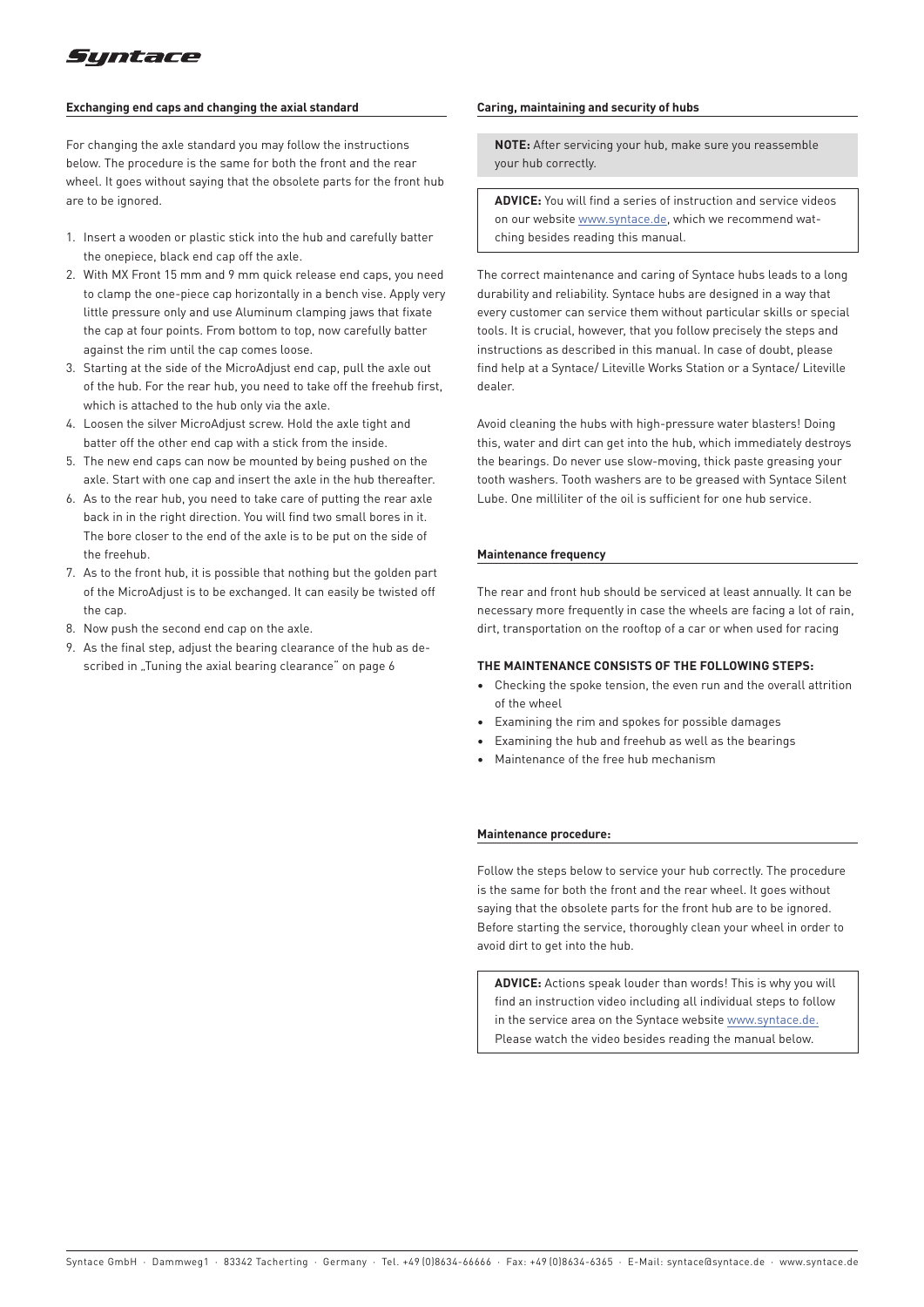

#### **DISMANTLING THE HUB:**

- 1. Insert a wooden or plastic stick into the hub and carefully batter the onepiece, black end cap off the axle.
- 2. With MX Front 15 mm and 9 mm quick release end caps, you need to clamp the one-piece cap horizontally in a bench vise. Apply very little pressure only and use Aluminum clamping jaws that fixate the cap at four points. From bottom to top, now carefully batter against the rim until the cap comes loose.
- 3. You can now take the freehub off the axle and the tooth washers out of the hub.

#### **SERVICING THE HUB:**

- 1. Clean all constituents of the hub with cloth that has been saturated with alcohol.
- 2. Examine the bearings by twisting them with a finger from the inside. In case they do no longer run smoothly, exchange them as described in "Exchanging bearings" on page 16.
- 3. Look for corroded or damaged parts in the hub with special focus to the tooth washers. The four springs are to be equally long.
- 4. Later models of Syntace rear hubs work with one central spring only. Examine it in the same way. The bends must not cross each other when the spring is compressed.
- 5. Apply one milliliter of Syntace Silent Lube on the tooth washer.

#### **ASSEMBLY OF THE HUB:**

- 1. Starting in reverse order, assemble the hub.
- 2. Push the end caps on the axle firmly by laying the wheel on a table with the opposite end cap pointing downwards.

#### **Exchanging bearings**

The bearings are to be examined before the hub is reassembled. In case bearings need to be exchanged, the following bearing kits are available:

| Item number 115385: Bearing Kit HiTorque MX       |
|---------------------------------------------------|
| Designed for the small MX Front 15 hub with       |
| 28 or 32 spokes.                                  |
| Item number 115392: Bearing Kit HiTorque M/MX     |
| Designed for big MX Front 20 hubs with 32         |
| spokes and M Series hubs with 28 and 32           |
| hubs.                                             |
| Item number 115378: Bearing Kit HiTorque M/MX     |
| Designed for all M and MX rear hubs.              |
|                                                   |
| Item number 141919: Bearing Kit Straight Front TQ |
| Designed for Straight MX Rear Hub                 |
| with 20 mm hubs.                                  |

**NOTE:** Please refer to a Syntace/ Liteville Works Station or Syntace dealer for exchanging the bearings of your hub. Work Stations are equipped with special hub tools. Common bike dealers might be equipped with them only upon request.

#### **MATERIALS DEFECT LIABILITY AND WARRANTY POLICY**

Apart from the legally fixed two-year warranty, Syntace GmbH offers a 10-year warranty starting on the day of purchase. This warranty includes all material damages and manufacturing defects. The only requirement is that the components have been mounted, used and maintained according to the Syntace manual.

#### **SYNTACE WHEELSETS 3 + 7 USAGE DEDUCTION:**

The repair or exchange of a wheel or its components, in case of a material damage or a manufacturing defect, is for free during the first three years. Until the 10th year after the purchase, we generally charge 50 % of the current recommended retail price.

This warranty does not include wearing parts or replacements necessary after improperly violent impacts (particularly with regard to spokes and rims). Furthermore, incorrect mounting, maintenance or repair is excluded.

Please find further information on our warranty policy and handling here: www.syntace.de/support

Please note that for your individual product, we generally refer to the latest manual, which you will find here: www.syntace.de/support

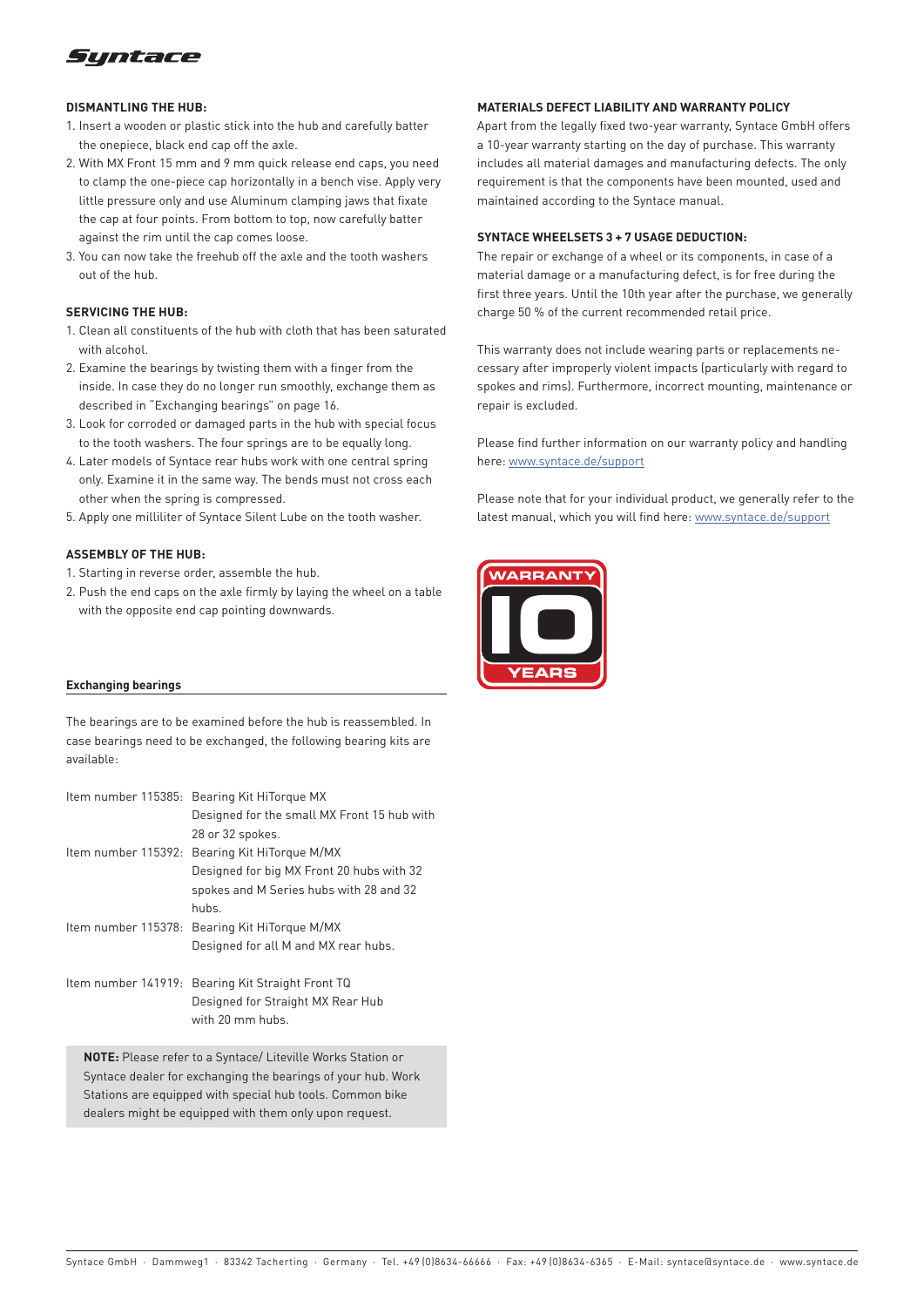

# **SYNTACE HITORQUE ROAD REAR**



# **SYNTACE HITORQUE ROAD FRONT**



#### **PARTS THAT CAN BE ORDERED INDIVIDUALLY:**

| Art.-Nr. | Description                     |
|----------|---------------------------------|
| 117037   | MicroAdjust Cap Road Front      |
| 117051   | HiTorque Cap Road Front         |
| 120341   | Bearing Kit HiTorgue Road Front |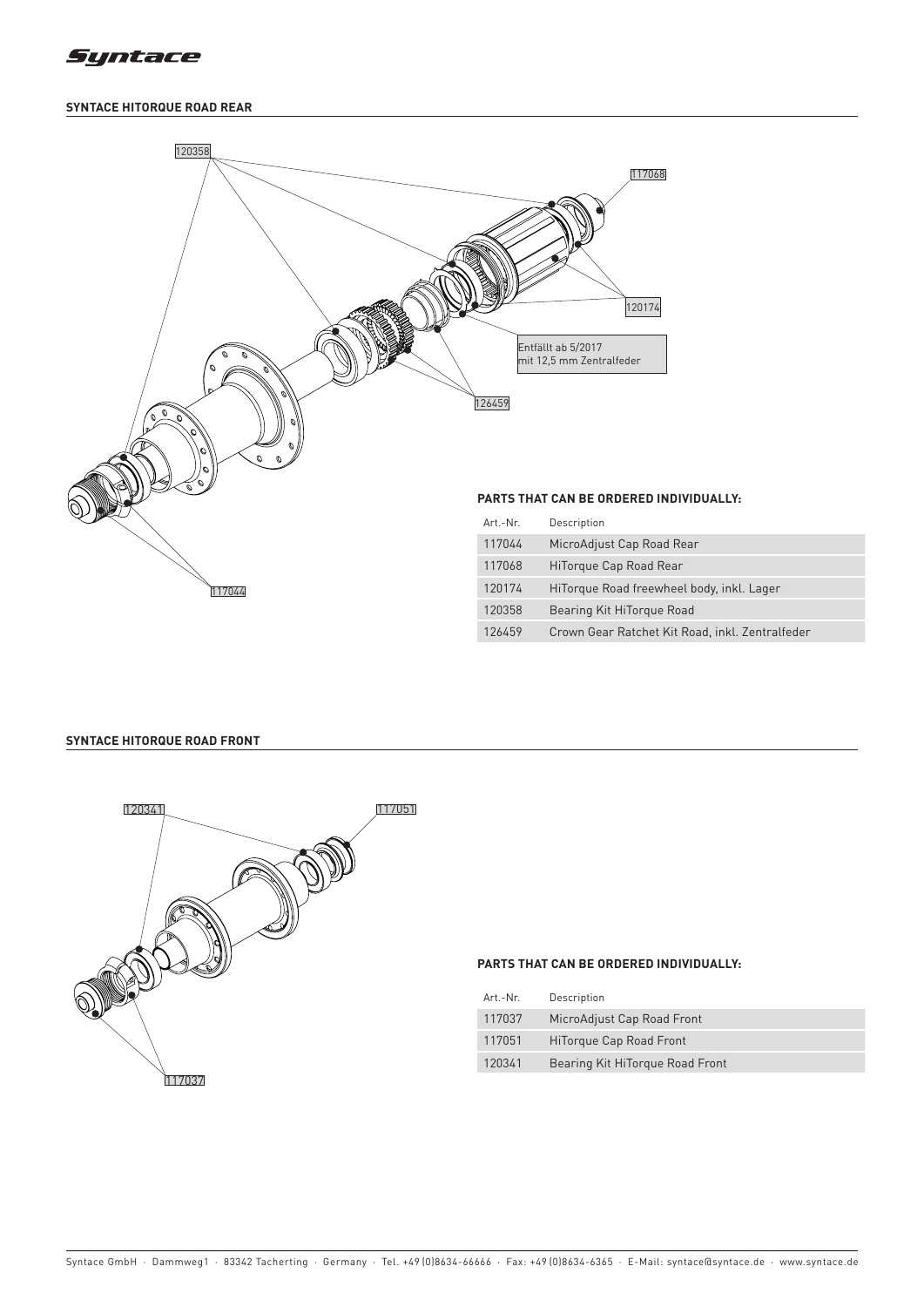

# **SYNTACE HITORQUE MTB REAR (MX + M)**



### **SYNTACE HITORQUE MTB FRONT (MX + M)**



### **HITORQUE MX: HITORQUE M:**



# **PARTS THAT CAN BE ORDERED INDIVIDUALLY:**

| Art.-Nr. | Description                                                      |
|----------|------------------------------------------------------------------|
| 115385   | Bearing Kit HiTorque MX für MX Front 15, 28/32 Loch              |
| 116641   | MicroAdjust Cap Front 15, 15 x 100 mm, 15 x 110 mm               |
| 116696   | HiTorque Cap Front 15, 15 x 100 mm, 15 x 110 mm                  |
| 130456   | Syntace MicroAdjust Cap Kit JB RSTC for MX Front<br>15mm 100/110 |

# **PARTS THAT CAN BE ORDERED INDIVIDUALLY:**

| Art.-Nr. | Description                                        |
|----------|----------------------------------------------------|
| 115392   | Bearing Kit HiTorque M/MX für Front 20, 28/32 Loch |
| 116689   | HiTorque Cap Front 20,15 x 100 mm                  |
| 116672   | HiTorque Cap Front 20, 20 x 110 mm                 |
| 116764   | MicroAdjust Cap Front, 15 x 100 mm                 |
| 116771   | MicroAdjust Cap Front, 20 x 110 mm                 |